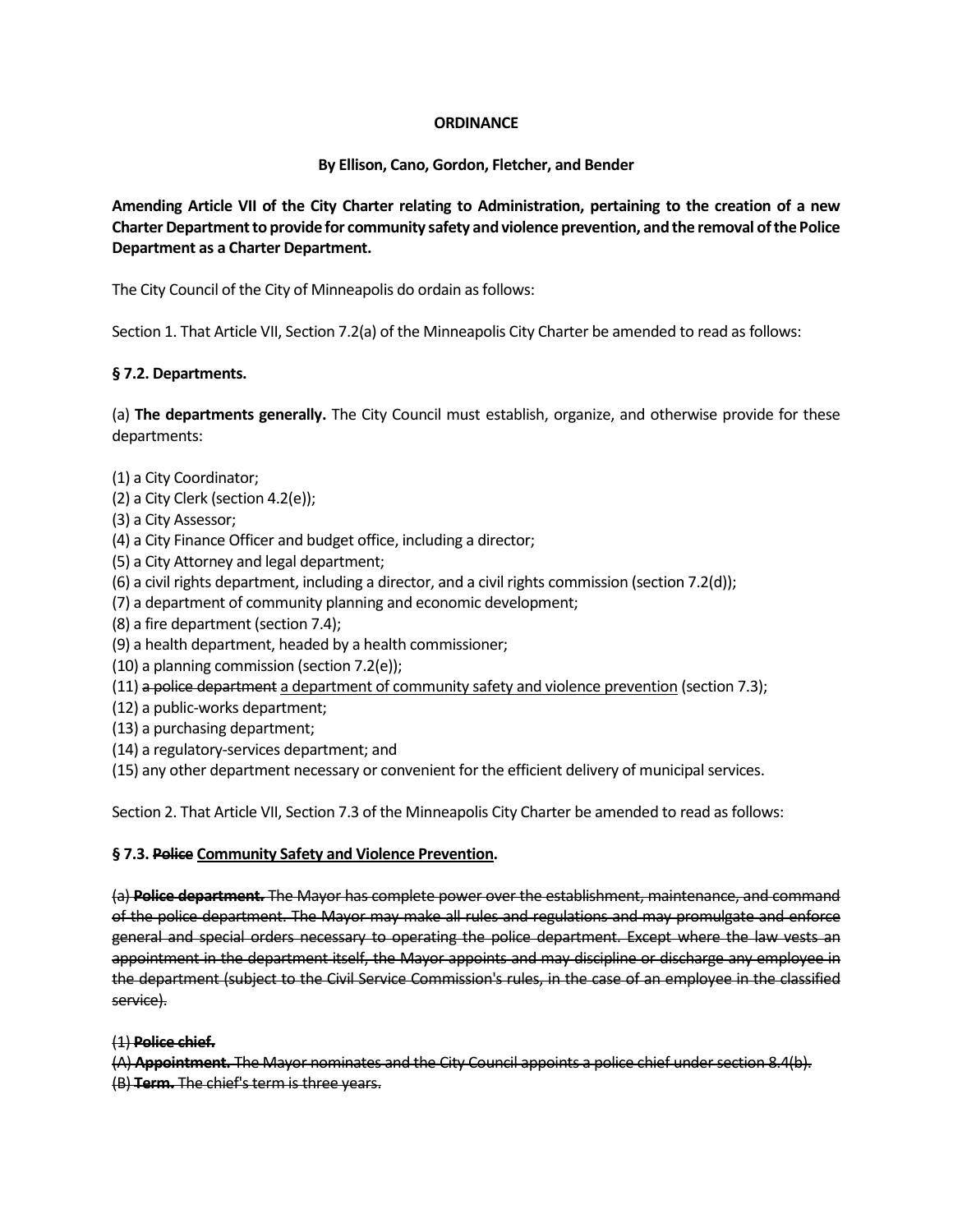(C) **Civil service.** The chief serves in the unclassified service, but with the same employee benefits (except as to hiring and removal) as an officer in the classified service. If a chief is appointed from the classified service, then he or she is treated as taking a leave of absence while serving as chief, after which he or she is entitled to return to his or her permanent grade in the classified service. If no vacancy is available in that grade, then the least senior employee so classified returns to his or her grade before being so classified.

(D) **Public health.** The chief must execute the City Council's orders relating to the preservation of health.

(2) **Police officers.** Each peace officer appointed in the police department must be licensed as required by law. Each such licensed officer may exercise any lawful power that a peace officer enjoys at common law or by general or special law, and may execute a warrant anywhere in the county.

(b) **Temporary police.** The Mayor may, in case of riot or other emergency, appoint any necessary temporary police officer for up to one week. Each such officer must be a licensed peace officer.

(c) **Funding.** The City Council must fund a police force of at least 0.0017 employees per resident, and provide for those employees' compensation, for which purpose it may tax the taxable property in the City up to 0.3 percent of its value annually. This tax is in addition to any other tax, and not subject to the maximum set under section 9.3(a)(4).

(a) **Department of Community Safety and Violence Prevention.** The City Council must establish, maintain, adequately fund, and consistently engage the public about a department of community safety and violence prevention, which will have responsibility for public safety services prioritizing a holistic, public health-oriented approach.

(1) **Director of Community Safety and Violence Prevention Department.** The Mayor nominates and the City Council appoints a director of the department of community safety and violence prevention under section 8.4(b). Individuals eligible to be appointed as director will have non-law enforcement experience in community safety services, including but not limited to public health and/or restorative justice approaches.

(b) **Division of Law Enforcement Services.** The Council may maintain a division of law enforcement services, composed of licensed peace officers, subject to the supervision of the department of community safety and violence prevention.

(1) **Director of Law Enforcement Services Division.** The director of the department of community safety and violence prevention shall appoint the director of the division of law enforcement services, subject to confirmation by official act of the City Council and Mayor.

Section 3. That Article VII, Section 7.4 of the Minneapolis City Charter be amended to read as follows:

**§ 7.4. - Fire.** 

### (a) **Fire department.**

### (1) **Fire chief.**

(A) **Appointment.** The Mayor nominates and the City Council appoints a fire chief under section 8.4(b).

(B) **Civil service.** The chief serves in the unclassified service, but with the same employee benefits (except as to hiring and discharge) as an officer in the classified service. If a chief is appointed from the classified service, then he or she is treated as taking a leave of absence while serving as chief, after which he or she is entitled to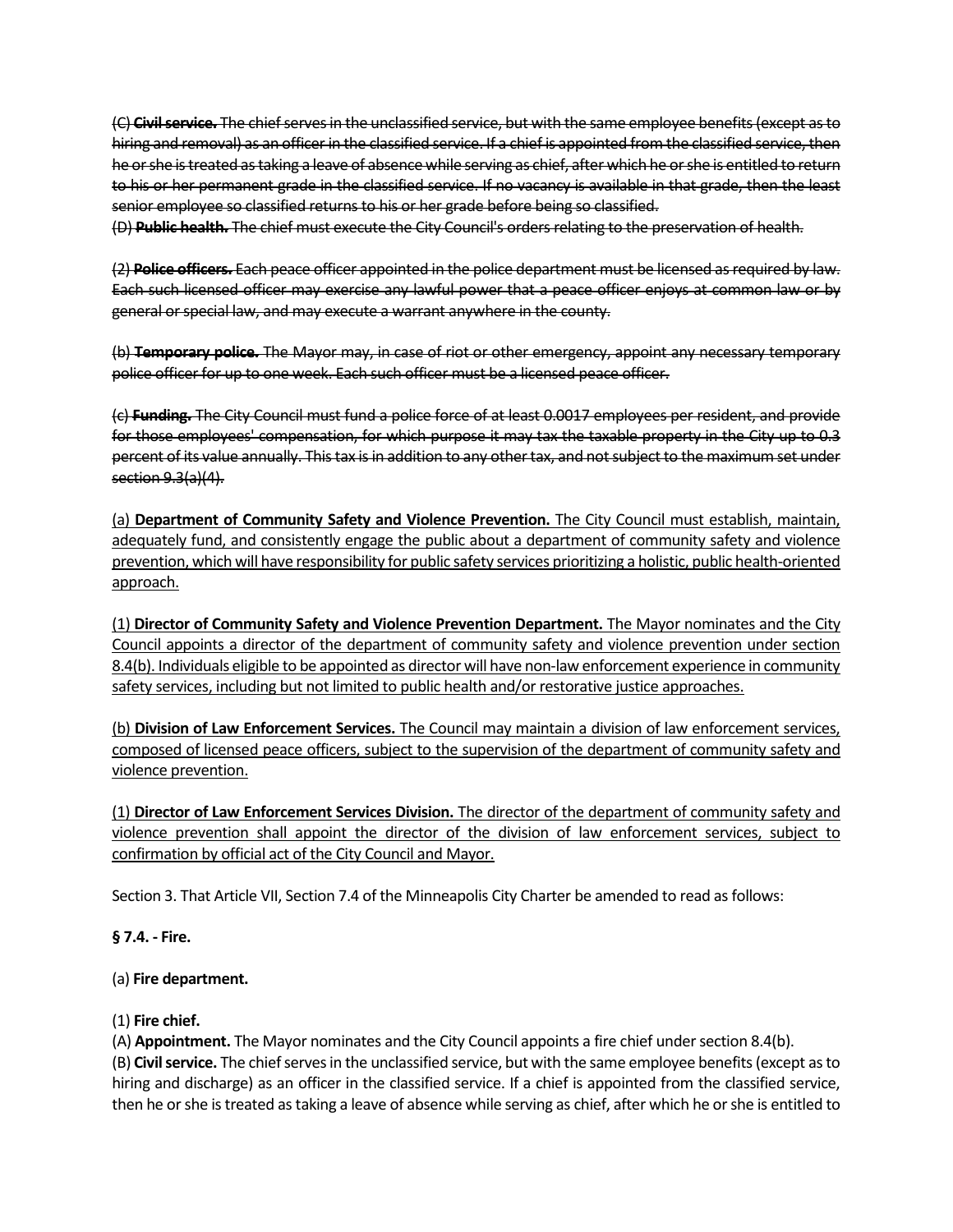return to his or her permanent grade in the classified service. If no vacancy is available in that grade, then the least senior employee so classified returns to his or her grade before being so classified.

#### (2) **Senior management.**

(A) **Senior managers.** The department's senior managers are those holding the titles (which may be held by one or more employees)—

- (i) assistant chief,
- (ii) deputy chief,
- (iii) fire marshal,
- (iv) assistant chief of training, or
- (v) engineering officer.

(B)**Appointment.** The fire chief appoints, with the City Council's assent, without examination, a senior manager from the department's firefighters with the rank of captain or higher; and may discharge him or her at will, without regard to the Civil Service Commission's rules. An officer who accepts such an appointment is treated as taking a leave of absence, retains his or her grade and seniority in the classified service, and earns seniority in that grade while serving as a senior manager, after which he or she is entitled to return to his or her permanent grade in the classified service. If no vacancy is available in that grade, then the least senior employee so classified returns to his or her grade before being so classified.

#### (3) **Officers and staff.**

(A) **Appointment.** The fire chief, with the City Council's assent, appoints (subject to the Civil Service Commission's rules) the department's other officers and other employees.

(B) **Layoffs.** The fire chief may (subject to the Civil Service Commission's rules) discharge an employee in the City's interest. If the City Council directs that the department reduce its force, then the chief must recommend only such layoffs as will not impair the department's operations.

(b) **Fire marshal.** The fire marshal must take care that all laws and ordinances against danger from fire are faithfully observed and enforced, for which purpose the marshal may enter and inspect any building (including a dwelling) at any reasonable time. The marshal must examine and record the cause of any fire.

(c) **Fire police.** The City Council may provide for fire police within either the fire department or the police department. The fire department may command the police officers at any fire.

(d c) **Fire emergencies.** If necessary for the protection of life or property from an unusual fire, a riot, or a like emergency, the fire chief may—

(1) compel the attendance of any employee in the fire department (including an off-duty firefighter), for which purpose the chief may make any necessary or prudent rule; and

(2) appoint additional officers or other firefighters for temporary service during the emergency, without regard to the Civil Service Commission's rules.

(e d) **Funding.** The City Council must fund a fire department that can maintain adequate staffing.

(1) **Operating expenses.** The department's operating expenses are paid out of the general fund.

(2) **Capital expenses.** The department's capital expenses are paid out of the permanent-improvement fund, or the proceeds from bonds issued for the purpose, or out of the general fund.